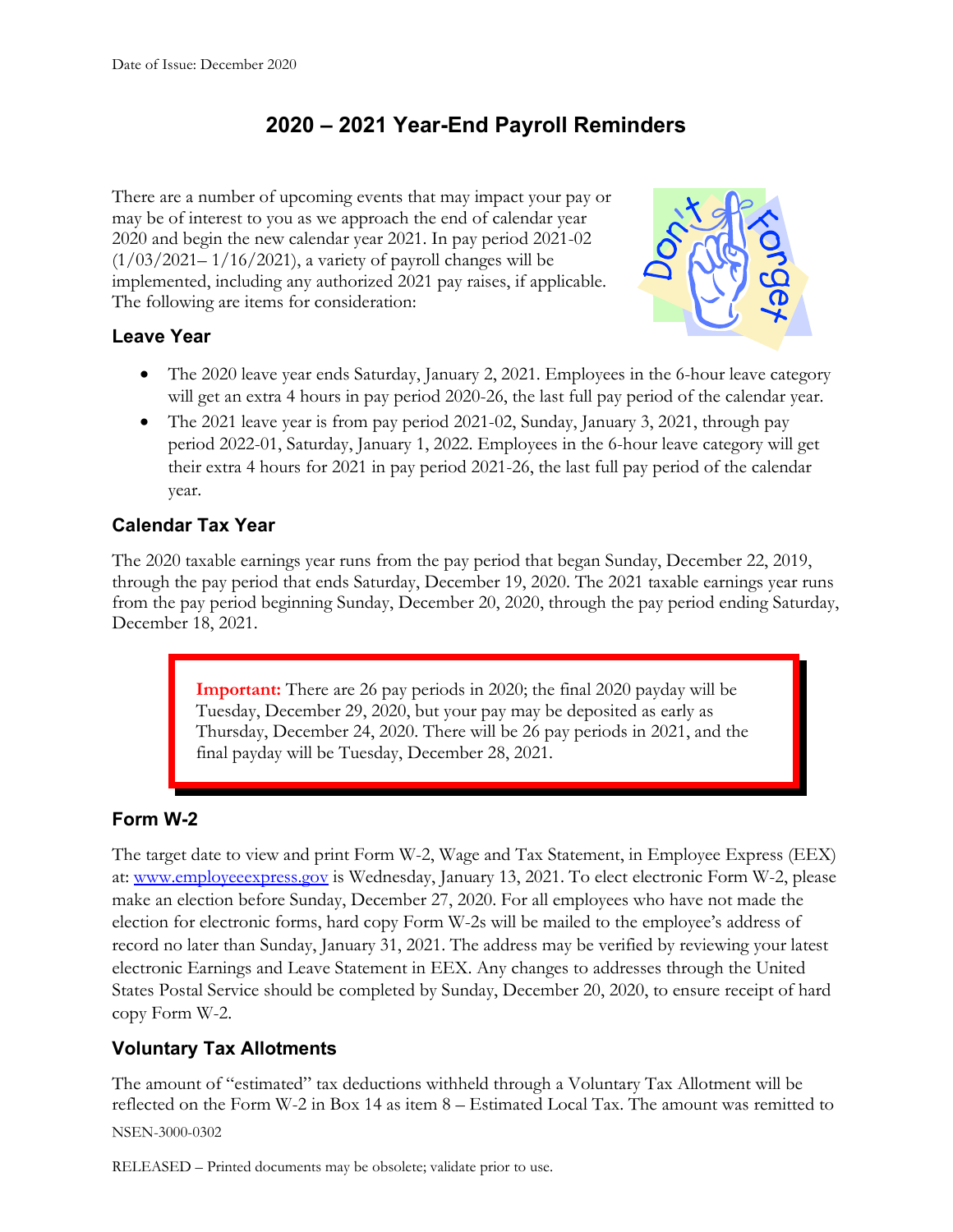the locality on the employee's behalf. Since the amount is only an estimate, the reconciliation will occur when the employee files an applicable tax return with the locality.

### **Form 1095-C**

Form 1095-C, Employer-Provided Health Insurance Offer and Coverage, will be available for viewing and printing in EEX no later than Sunday, January 31, 2021. Employees may elect electronic 1095-Cs in EEX prior to Sunday, December 27, 2020. For all employees who did not elect to turn off the hard copy, the printed Form 1095-Cs will be mailed to employees' address of record no later than Sunday, January 31, 2021. Please note that the Form 1095-C only serves to document that NASA offers health insurance to you. It does not serve as documentation that you have health benefits; that documentation is provided by your health insurance carrier. We recommend checking with your tax preparer for specifics relating to your tax return.

### **Form W-4**

The Internal Revenue Service (IRS) requires that a Form W-4, Employee's Withholding Allowance Certificate, claiming exemption from withholding is valid for only 1 calendar year. To continue to be exempt from withholding in 2021, the employee must complete a new Form W-4 claiming exempt status by Thursday, February 18, 2021. If a new Form W-4 has not been entered into EEX or the Federal Personnel/Payroll System (FPPS) between Friday, January 1 and Thursday, February 18, 2021, your Federal withholdings status will be changed to single with no withholding allowances. When the IRS updates Form W-4 for 2021, it may be viewed at [http://www.irs.gov/pub/irs](http://www.irs.gov/pub/irs-pdf/fw4.pdf)[pdf/fw4.pdf.](http://www.irs.gov/pub/irs-pdf/fw4.pdf) The Interior Business Center (IBC), which handles NASA's payroll, updates the Federal Income Tax Withholding Formula for wages paid each year. This tool may be viewed on IBC's Web site. To locate the tool:

- Visit  $\frac{\text{https://www3.ibc.doi.gov/}}{\text{https://www3.ibc.doi.gov/}}$ .
- Under the **Human Resources** heading, click the **Payroll Operations** link.
- Click the **Payroll Topics** tab.
- Click the **Federal, State and Territorial Income Tax Withholding Formulas** link.

Before utilizing the formula, you should subtract any contributing pretax deductions from your biweekly gross pay.

#### **State and Local Taxes**

We encourage you to review your Earnings and Leave Statement to ensure taxes are being withheld for the correct state and/or locality. If taxes are being withheld for the incorrect state or locality, you should log into EEX at: [www.employeeexpress.gov](http://www.employeeexpress.gov/) to correct it. If you are unable to correct this in EEX, you should contact the Payroll Team at the NASA Shared Services Center (NSSC).

### **Social Security Old-Age, Survivors, and Disability Insurance (OASDI) Tax**

The 2021 Social Security wage base for OASDI was raised to \$142,800. There is no wage base limit for Medicare tax.

• For 2021, the Social Security and Medicare tax rates remain the same for all wages, at 6.2 percent and 1.45 percent, respectively.

NSEN-3000-0302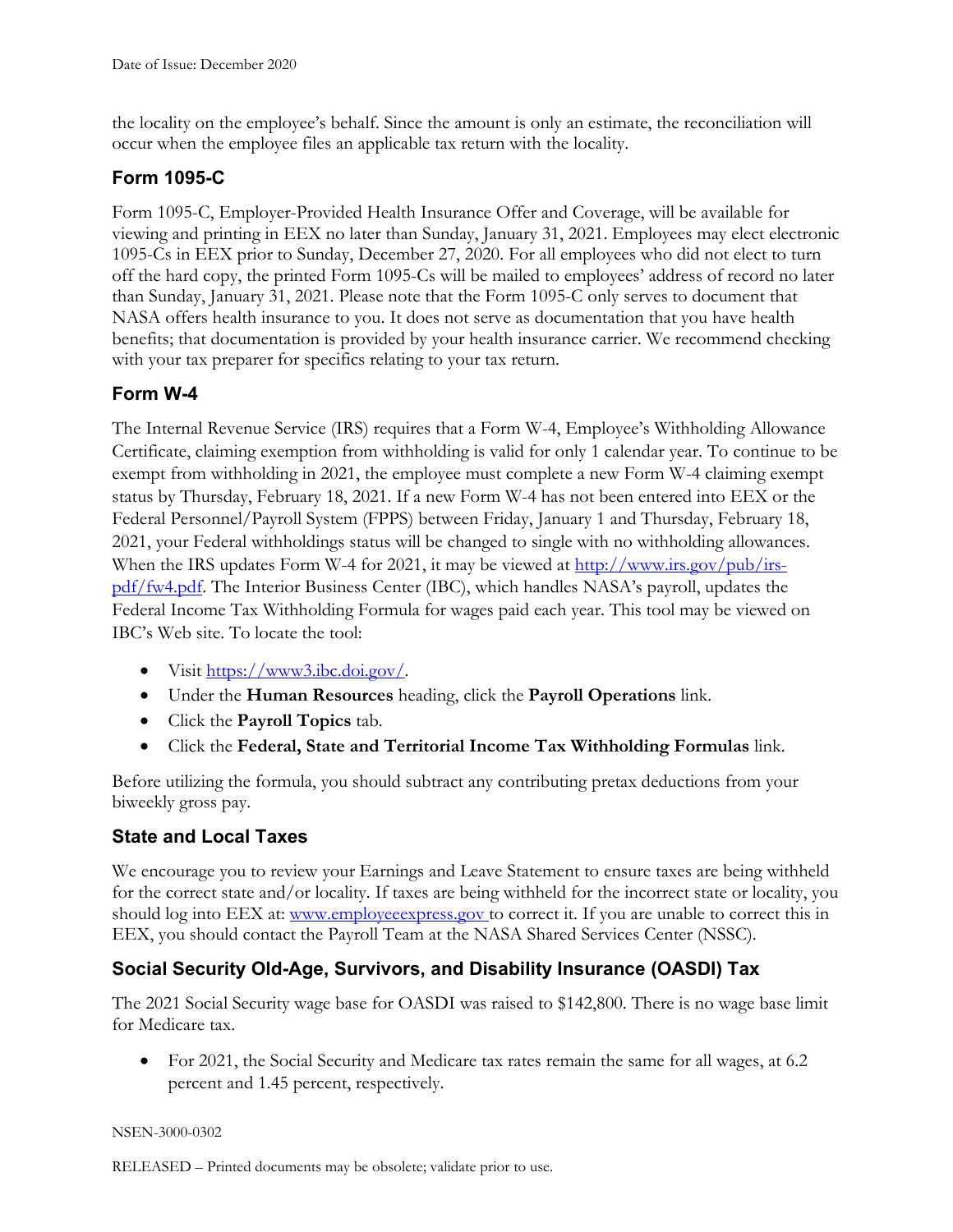• Individuals with earned income of more than \$200,000 pay an additional 0.9 percent in Medicare taxes.

### **Occupational Privilege Tax**

Certain localities require that an Occupational Privilege Tax be taken from employees in their jurisdiction. The Occupational Privilege Tax is levied when working within a specific district. While some localities withhold the tax in the first full pay period of the year, the actual deduction will depend on the locality's withholding requirements.

### **Combined Federal Campaign (CFC)**

All Federal employees participating in the CFC are directed to one giving system. The Office of Personnel Management has contracted with the Give Back Foundation for employees to make CFC pledges. To sign up, select charities and set up new donor contributions for 2021, visit <https://cfcgiving.opm.gov/welcome> no later than Tuesday, January 12, 2021.

### **Transportation (Commuting) Benefits**

For 2021, the monthly limit on the fringe benefit exclusion amount for qualified parking or transit benefits remains at \$270.

### **Federal Benefits Information**

#### • **Federal Benefits Open Season Reminder**

The 2020 Federal Benefits Open Season ends on Monday, December 14, 2020. All changes made to the Federal Employees Dental and Vision Insurance Program (FEDVIP) and Federal Flexible Spending Account (FSAFEDS) Program will be effective Friday, January 1, 2021. The effective date for changes made to the Federal Employees Health Benefits (FEHB) Program is Sunday, January 3, 2021.

#### • **Health Benefits**

Health benefit coverage authorized in 2020 will continue without action by the employee, though some premiums may change. Coverage for NASA employees under a new health plan will become effective Sunday, January 3, 2021 (pay period 2020-02). Enrollees will remain covered and receive the 2020 benefits of their old plans until coverage under their new plans becomes effective.

#### • **Dental and Vision Benefits**

Dental and vision coverage authorized in 2021 will continue without action by the employee. It should be noted, however, that your premium may change for 2021. To view the new rates or to obtain more information, go to: [www.benefeds.com.](http://www.benefeds.com/)

#### • **Flexible Spending Accounts (FSAs)**

Pretax deductions for the FSA Program will automatically stop after pay period 2020-26 unless reauthorized by the employee. A new FSA election should be made during Open Season from Monday, November 9 through Monday, December 14, 2020, for pretax deductions to occur in 2021. Elections also may start following a Qualifying Life Event  $(QLE)$ .

#### NSEN-3000-0302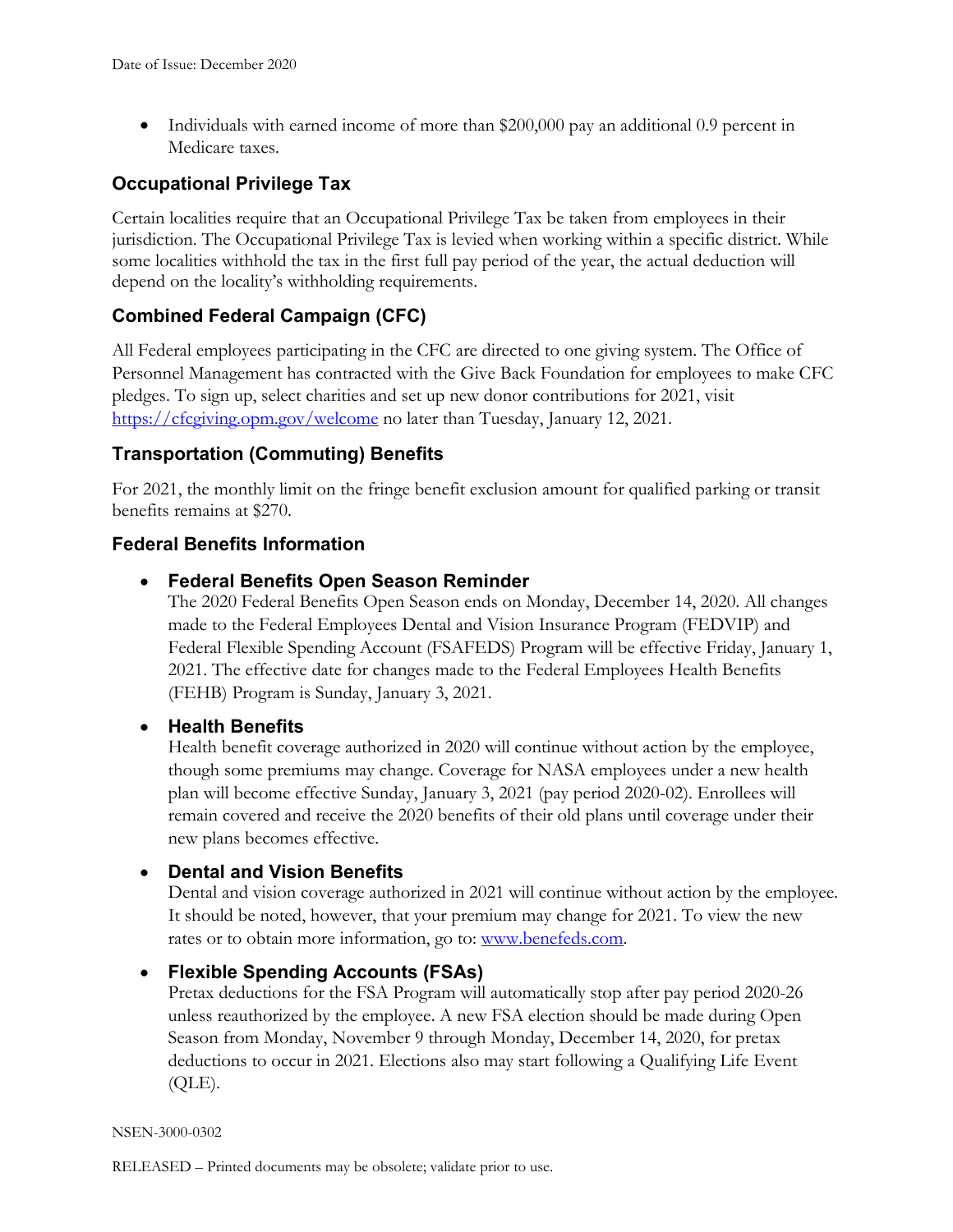### • **Thrift Savings Plan (TSP) – Traditional and Roth Contributions**

The IRS maximum elective deferral limit for TSP contributions remains \$19,500 for 2021. All employee contributions, whether traditional TSP or Roth, are added together to determine if the elective IRS limit has been reached. The combined total of tax-deferred traditional and Roth after-tax contributions cannot exceed the elective deferral limit in any year. Unless changed or canceled by the employee, 2020 biweekly contribution amounts or percentages automatically carry over into 2021. As a reminder, for the 2021 calendar year, there are 26 pay periods. This is especially important for Federal Employees Retirement System (FERS) employees who desire to obtain the maximum Government matching contributions each pay period for the 26 pay periods. Employees who reach the IRS maximum contribution limit before the end of the year will not be able to have further employee contributions and may lose any Government matching contributions for the rest of the year, if applicable. Deduction changes for pay period 2021-02 can be made now through Employee Express by entering "12/20/2020" in the **Future Effective Date** field. EEX allows changes to the Effective Date up to 90 days in advance. Employees can change TSP deductions at any time in EEX at [www.employeeexpress.gov.](https://www.employeeexpress.gov/)

### • **TSP Catch-up Contributions (TCC) and Roth Savings Catch-up (RSC)**

- o Starting in January 2021, if you wish to make catch-up contributions to your TSP account, you will no longer need to make a separate catch-up election. You will add any contribution towards the catch-up limit in EEX at: [www.employeeexpress.gov.](http://www.employeeexpress.gov/) Your election will carry over each year unless you submit a new one. For more information, visit [Catch-up Contributions](https://www.tsp.gov/making-contributions/catch-up-contributions/)**.**
- o TCC and RSC contributions authorized in 2020 will stop at the end of pay period 2020- 26, unless reauthorized by the employee for 2021. If no action is taken, your catch-up contributions will cease at the end of your pay period 2020-26.
- o Any TCC or RSC transactions entered into EEX before Sunday, December 6, 2020, will apply only to 2020. This reauthorization may be made via EEX now by entering "12/20/2020" in the **Future Effective Date** field. For 2021, the maximum elective deferral limit remains at \$6,500. Employees wishing to reach maximum contributions for 2021 should review and adjust deductions at: [www.employeeexpress.gov.](http://www.employeeexpress.gov/)
- o To review examples of how to calculate traditional maximum contributions, refer to the attachment titled Thrift Savings Plan (TSP) Traditional Contribution Examples.

### • **Federal Employees' Group Life Insurance (FEGLI)**

There are no changes to FEGLI rates for 2021. You may view the FEGLI rates from the OPM Life Insurance Program Information page at: [https://www.opm.gov/healthcare](https://www.opm.gov/healthcare-insurance/life-insurance/program-information/)[insurance/life-insurance/program-information/.](https://www.opm.gov/healthcare-insurance/life-insurance/program-information/) Then click the **Premiums for Employees** tab.

### **Payroll Schedule**

To view and print a copy of the 2021 payroll calendar, please go to: [https://www.doi.gov/ibc/resources/payroll-calendars.](https://www.doi.gov/ibc/resources/payroll-calendars)

#### For questions concerning this notice, contact:

NSEN-3000-0302

RELEASED – Printed documents may be obsolete; validate prior to use.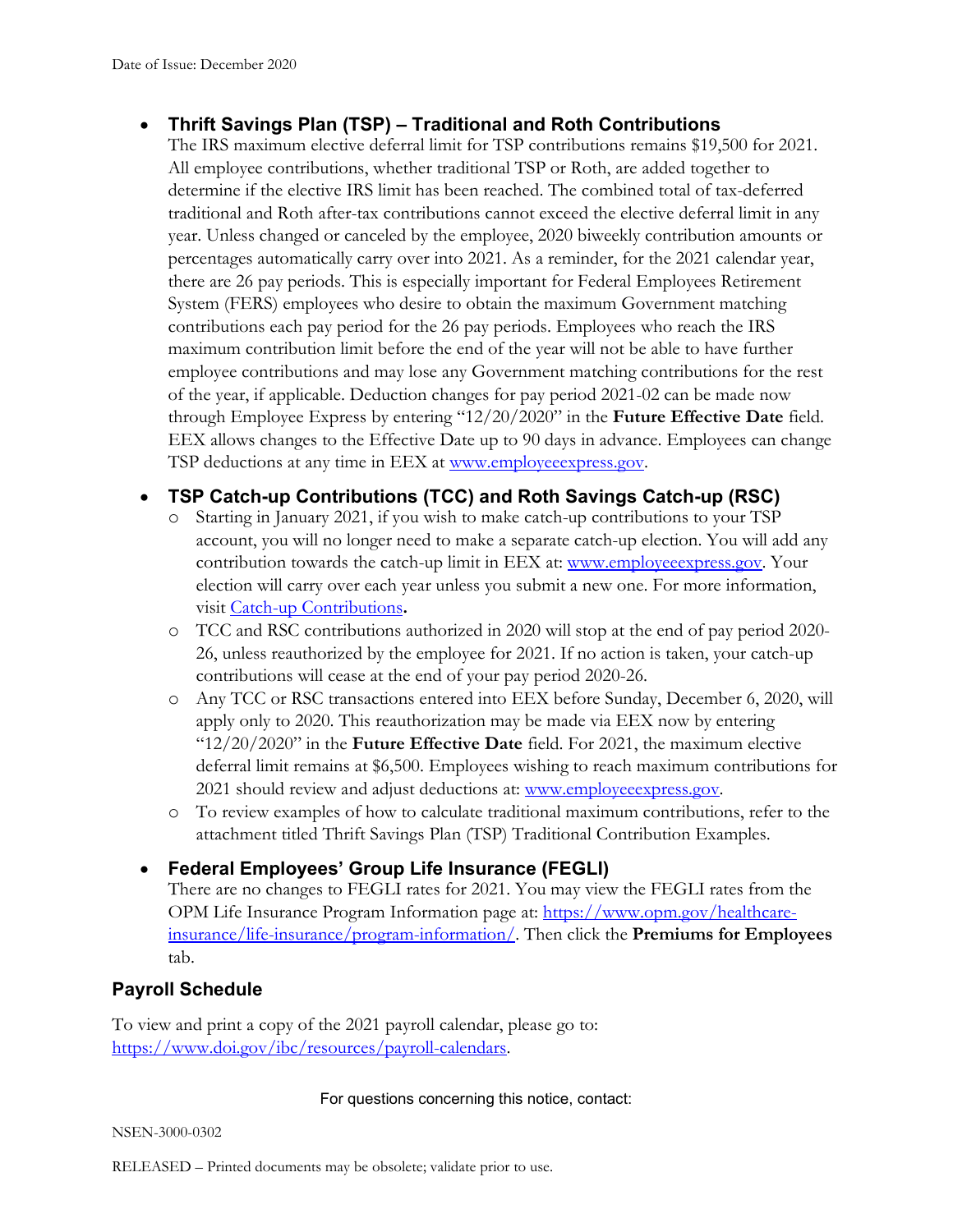**NASA Shared Services Center (NSSC) Customer Contact Center** 1-877-677-2123 (1-877-NSSC123) or <u>nssc-contactcenter@nasa.gov</u>

NSEN-3000-0302

RELEASED – Printed documents may be obsolete; validate prior to use.